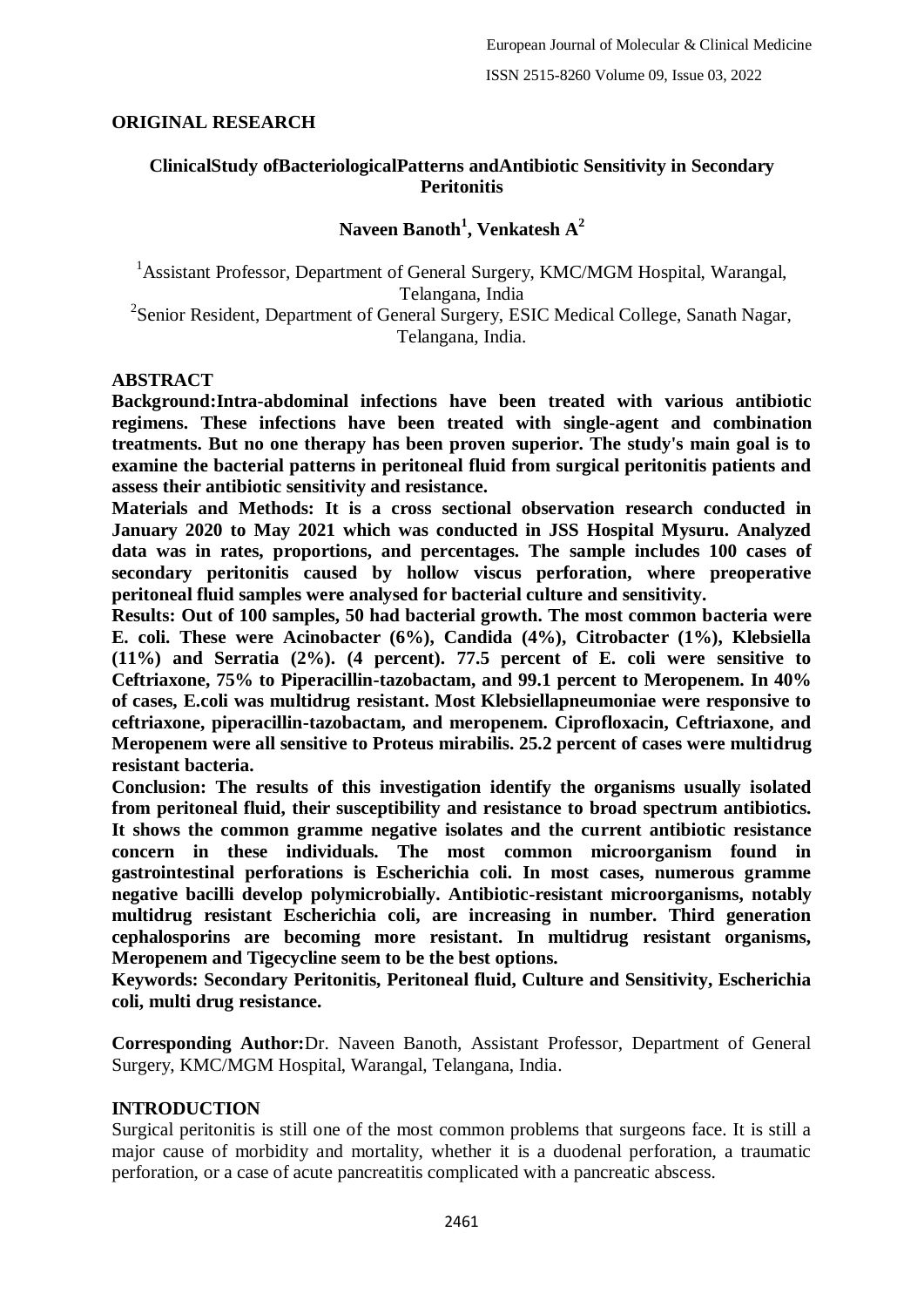Every surgeon faces a significant difficulty when it comes to managing intra-abdominal infections. We frequently see peritonitis cases as a result of a hollow viscous hole. Surgeons who treat this prevalent illness are fully aware of the horrible and deadly consequences that can occur as a result of perforations. These range from simple wound infections to the more serious septic shock or systemic inflammatory response syndrome.

Secondary peritonitis develops after the abdominal cavity has been contaminated by perforation or severe inflammation and infection of an intra-abdominal organ. A multimodality strategy is required for effective therapy, which comprises source management with reference to the sick organ, debridement of necrotic infected tissue and debris, and administration of antimicrobial drugs directed against aerobes and anaerobes. Because most patients' precise diagnosis cannot be determined until an exploratory laparotomy is performed, a broad spectrum antibiotic course is frequently used. It is employed a combination of agents or a single agent with broad-spectrum coverage. Effective source control and antibiotic therapy reduce morbidity and mortality rates to around 5% to 6%.<sup>[1]</sup>

Though surgery is the definitive treatment for gastrointestinal perforation, we start patients on intravenous antibiotic regimens that cover aerobic and anaerobic organisms prior to surgery. The antibiotic treatment's purpose is to eliminate infection in order to reduce postoperative problems.[2]

Several antibiotic regimens have been tried and tested to treat intra-abdominal infections. These infections have been treated with single-agent, broad-spectrum, and combination treatments. However, no single therapy has been found to be superior to another. Because the abdominal cavity contains a diverse range of microorganisms, infection of the abdominal cavity necessitates protection against both gram-positive and gram-negative bacteria, as well as anaerobes. Patients who have previously received antibiotic therapy or who have had a prolonged hospital stay are encouraged to have antipseudomonal coverage in addition to the standard medicine combination.[3]

The most serious issue that we all face with the widespread use of antibiotics is the development of antibiotic resistance, which results in a very high failure rate in the treatment of the condition. We are concerned that antibiotic therapy will become extremely limited, if not non-existent.

Antibiotics must be used correctly in individuals undergoing surgery. Mismanagement of strong antimicrobials leads to medication toxicity, super infections, ward colonisation by highly resistant bacteria, and excessive healthcare costs.<sup>[4,5]</sup>

To emphasise this issue, the current work focuses on acquiring peritoneal fluid cultures from surgical peritonitis patients. We hope to discover the bacteriological flora obtained by collecting peritoneal fluid samples prior to surgery. We also emphasise demonstrating whether or not resistant organisms have been isolated. This research could help us make peritoneal cultures essential in all cases of surgical peritonitis in the future.

# **Objectives of the present study**

The objectives of the present study are as follows:

To study the bacteriological profile of peritoneal fluid, and culture andsensitivity of the same in secondary peritonitis due to surgical causes.

# **MATERIALS & METHODS**

Patients diagnosed to have secondary peritonitis and beingconsidered for surgery from theperiod of January 2020 to May 2021 has been considered.

The study has been conducted in the Department of General Surgery, JSS Hospital, Mysuru. A total of 100 cases (n) were studied during this period.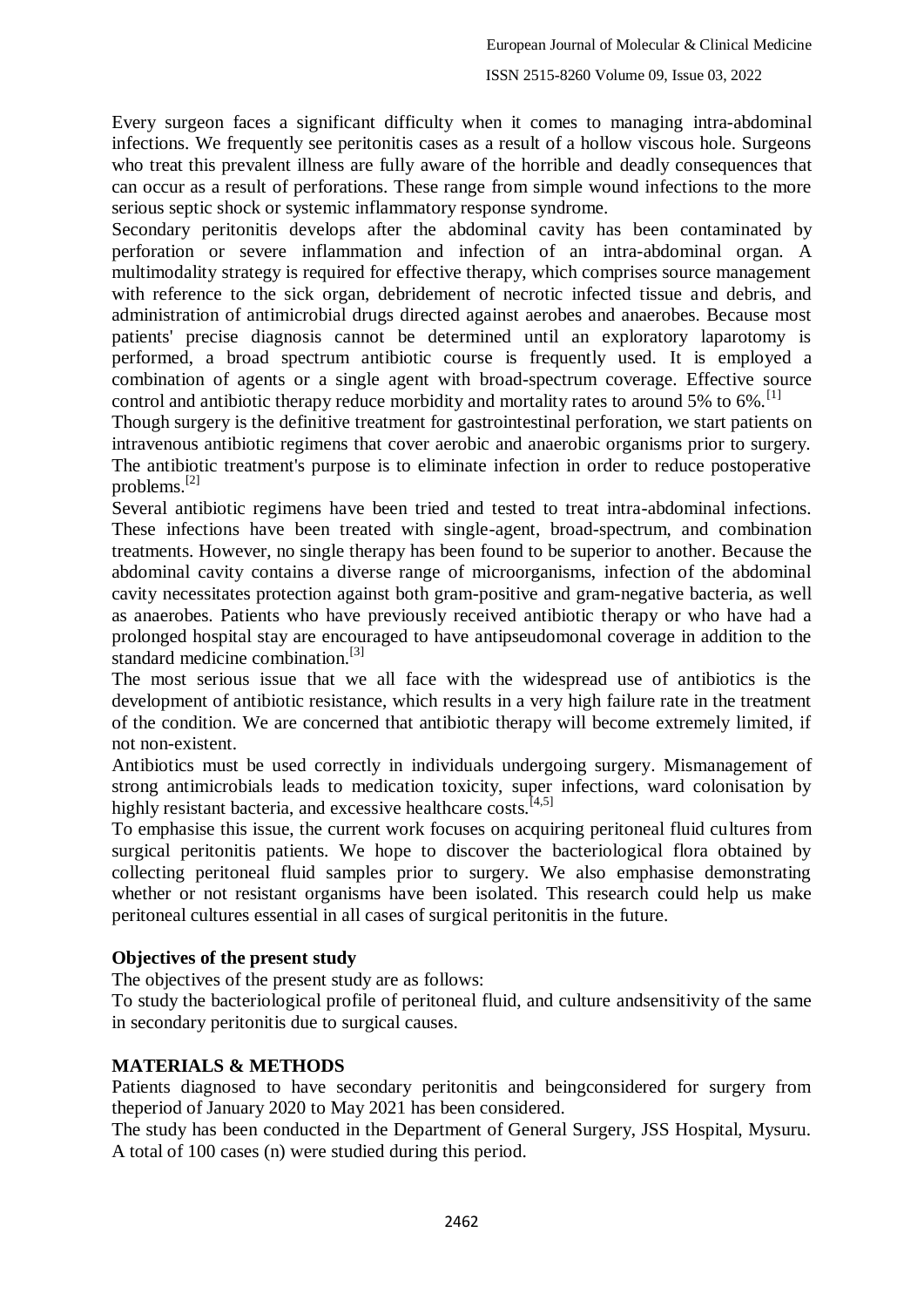All patients with acute abdominal pain, both traumatic and non-traumatic suspected for hollow viscus perforation, ages between 19 and 58 years were included in the study.

Patients were evaluated in a systematic manner, which included a detailed history taking, a thorough physical examination and required investigations.

Based on the history and clinical examination, provisional clinical diagnosis of hollow viscous perforation was suspected and confirmed using radiological investigations.

# **The routine investigations prescribed were:**

- Complete blood count
- Urine routine and microscopy
- Serum electrolytes
- Renal function test
- Liver function test
- HbsAg
- HIV1, HIV2
- **Specific investigations:**
	- Erect Abdomen X ray
		- $\bullet$  Erect chest X ray
		- Ultrasonography of the abdomen
	- Peritoneal fluid tap for culture and sensitivity
- **Patients excluded from the study were:**
	- Age less than 18 and more than 65 years.
	- Patients with comorbid conditions like diabetes mellitus, hypertension, anemia, cardiac disorders.
	- Any break in aseptic measures.
	- Patients referred from other medical facilities or patients who have taken treatment elsewhere prior to admission.

After taking all aseptic precautions a peritoneal aspirate through Ultrasound guidance was attempted before administering the first antibiotic dose.

The peritoneal aspirate was analyzed macroscopically for color, odor and consistency to point towards the location of the perforation and further analyzed in the lab for culture and antibiotic sensitivity patterns.

- **Purulent fluid:** This may vary from the offensive frank pus obtained from a perforated appendix or diverticulitis of the colon, to the thin turbid fluid.
- **Bile stained:** Bile stained fluid is seen in upper gastrointestinal perforations and biliary tree injuries.
- **Feculent aspirates:** These are encountered in distal small intestinal and colonic perforation cases.

# **Odor:**

A feculent smell is due to perforation of large intestine. Gastric and duodenal perforations are usually odorless unless thecollection gets infected secondarily.

In perforated gastric or duodenal ulcer, the fluid tends to be turbid or purulent with flecks of amorphous fibrinous material, whereas, in distal gastrointestinal perforations it usually granular.

### **Statistical Analysis:**

The data was analyzed using rates, ratios proportions and percentages.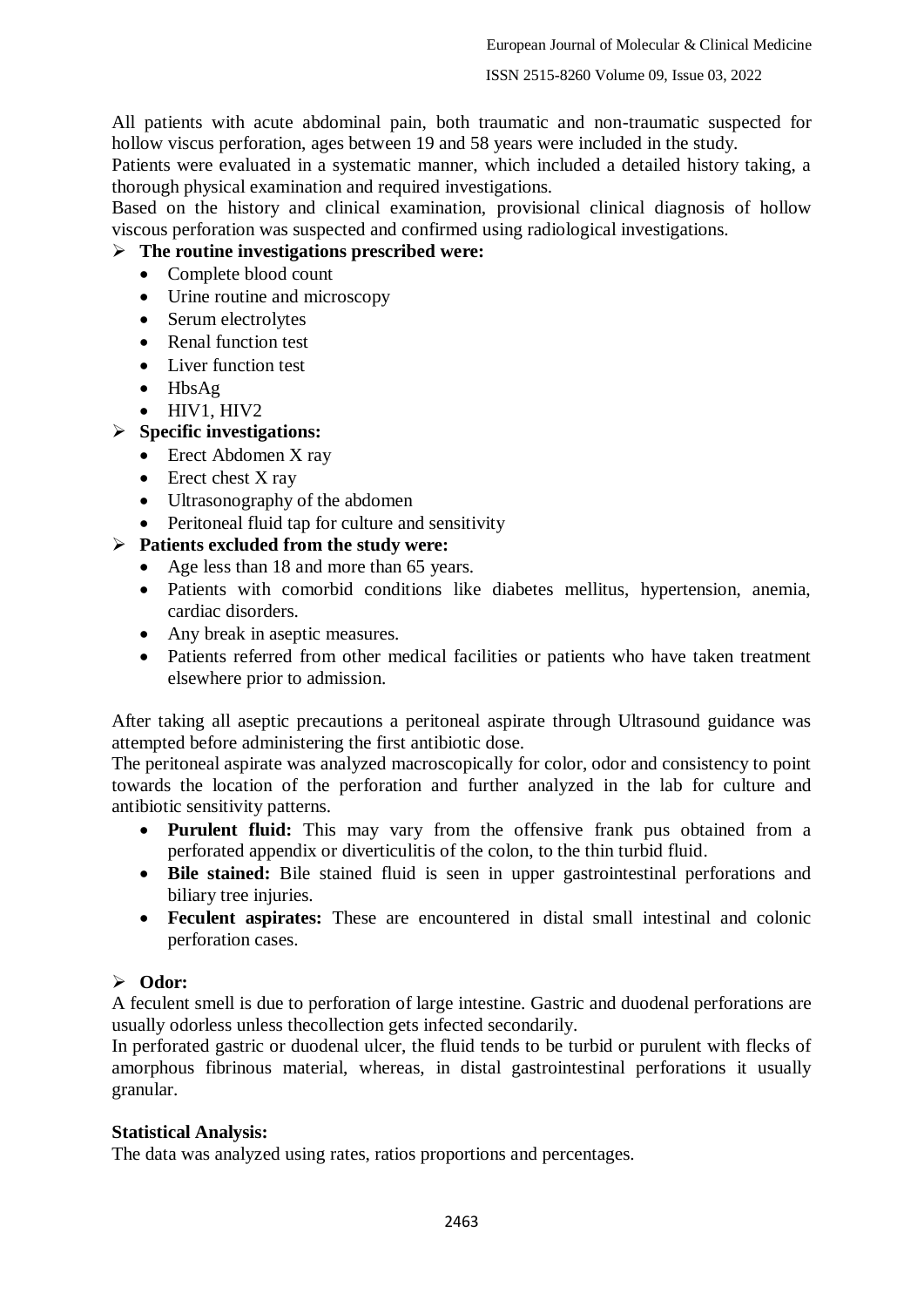A total of 100 cases of secondary peritonitis admitted to the emergency surgical ward of JSS Hospital, Mysuru were studied.

Details regarding the age, sex, occupation, address, presenting symptoms, physical signs and the characteristics of the aspirated fluidwere studied and analyzed.

Vital signs were examined and a complete systemicexamination of the patients was done. The patients were put on nasogastric aspiration, IV fluids, analgesics and antacids. Patientswere catheterized depending on the need for thesame. Patients presenting in shock were resuscitated.

Routine blood investigations were sent in addition to erect abdomen X rays, erect chest X-ray and ultrasonography of the abdomen After confirmation of the diagnosis of hollow viscus perforation based on the presence of air under the diaphragm in the chest and erect abdomen X rays a peritoneal tap was done under ultrasound guidance.

One hour preoperatively a dose of antibiotic was given to the patients.

# **RESULTS**

### **Age of incidence:**

Ages between 35-44years were the most common in our present study. Out of 100cases 56 were from this age group. Next common age group was between 25- 34years, which constituted 24 cases, followed by 45-54years age group, which constituted 17 cases.

| Age Group (in years)                        | <b>Number of cases</b> |
|---------------------------------------------|------------------------|
| $18 - 24$                                   |                        |
|                                             | 19                     |
|                                             | 57                     |
|                                             | 16                     |
| $\frac{25-34}{35-44}$ $\frac{45-54}{55-65}$ |                        |

### **Table 1: Age of Incidence**

### **Sex Incidence:**

Out of 100 cases studied, there were 89 male patients and 11 female patients. Inthis study males were affected more than the females.

#### **Table 2: ?**

| <b>Sex</b> | <b>Number of cases</b> | Percentage |
|------------|------------------------|------------|
| Male       | 89                     | 89 %       |
| Female     |                        | $\%$       |

### **Causes of Secondary Peritonitis:**

Out of 100 cases 83 were due to non-traumatic abdominal pathology and 21 caseswere caused by traumatic factor. Traumatic perforations take into consideration, both penetrating injuries and casesof blunt trauma to the abdomen.

### **Table 3: Causes of secondary peritonitis**

| <b>Lause</b>  | <b>Number of Cases</b> |
|---------------|------------------------|
| Traumatic     |                        |
| Non traumatic | $\circ$<br>OJ.         |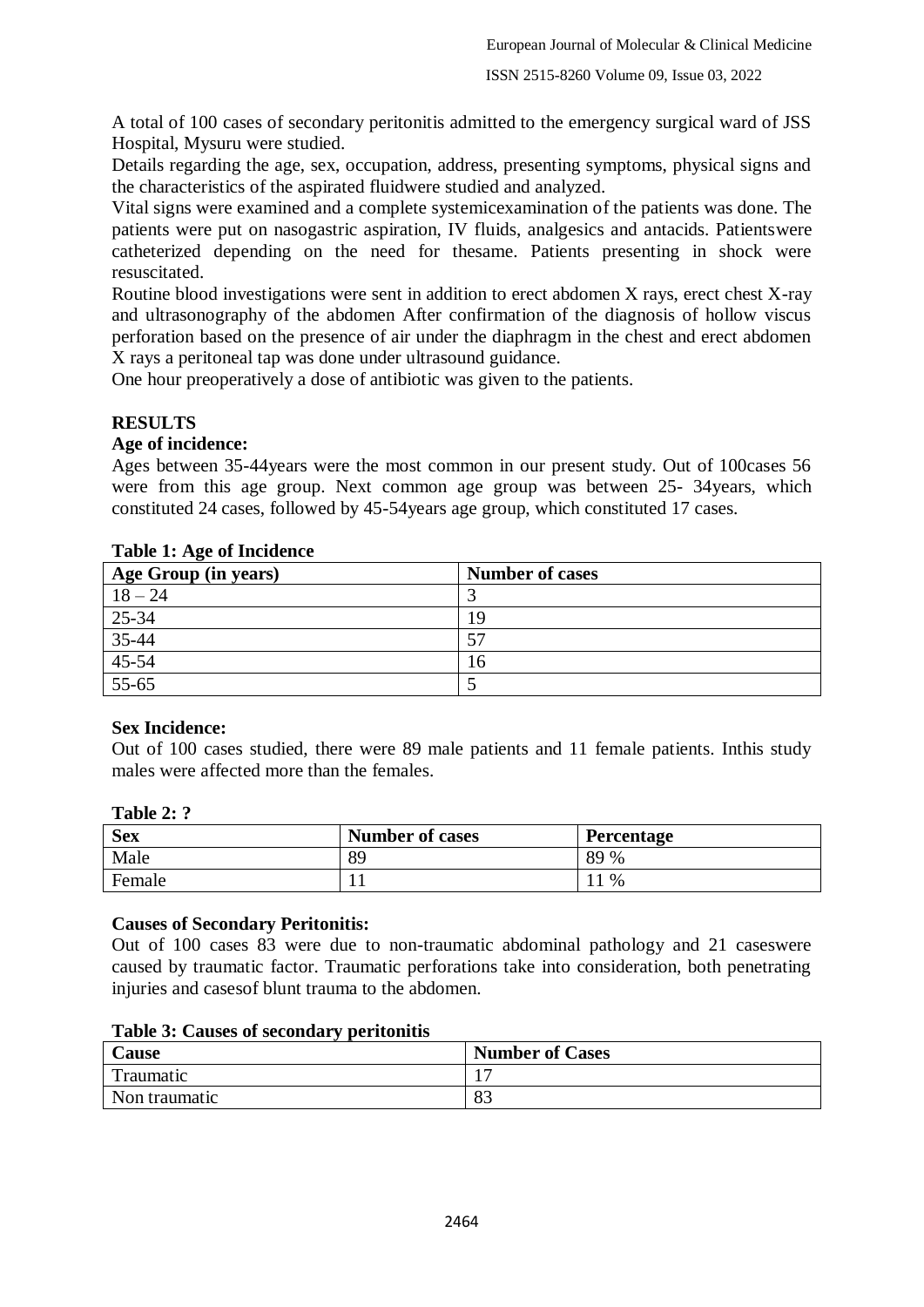### **Nature of peritoneal aspirate:**

A lot of information can be gathered by gross examinationof the aspirated fluid. Most of the times, the physical characters of the aspirated fluid will give a probable clue to the location of the pathology.

In the present study of 100 cases, we could aspirate the characteristic fluid in 100cases. The most common type of fluid we aspirated was bile stained in 50 cases, as majority of the cases encountered were gastric in location. Purulent fluid was seen in 16 cases. Fecal stained fluid was seen in 31 of the cases.

### **Table 4: ?**

| Nature of peritoneal aspirate | <b>Number of cases</b> |
|-------------------------------|------------------------|
| Bile stained                  | 16                     |
| Feculent                      | 28                     |
| Purulent                      |                        |
| Clear                         |                        |

As majority of the cases were gastric perforations, 40 cases had a clear fluid onaspiration, 20 a bile stained fluid and 31 cases yielded a feculent aspirate.

| <b>Location of Perforation</b> | <b>Number of Cases</b> |
|--------------------------------|------------------------|
| Gastric                        | 49                     |
| Duodenum                       |                        |
| Jejunum                        |                        |
| Ileum                          |                        |
| Appendix                       |                        |
| Colon                          |                        |
| Gall Bladder                   | 4                      |
| Total                          | 100                    |

### **Table 5: Location of Perforation**

# **Microbiological profile of Perforation Cases:**

Amongst the 100 cases of secondary peritonitis encountered, majority of the peritoneal samples were found to be sterile. 50 cases on incubationproduced a growth on the culture media.

Amongst the samples that yielded a growth of bacteria, the mostcommon microorganism isolated was Eschrichia coli, which was present in 35 ofthe cases, Klebsiella in 11 cases and Enterococcus in 9 cases.

**Table 6: Microbiological profile in perforation cases**

| Microorganism isolated | <b>Number of patients</b> |
|------------------------|---------------------------|
| Escherichia coli       | 35                        |
| Acinetobacter          | 6                         |
| Candida                |                           |
| Citrobacter            | 5                         |
| Klebsiella             | 11                        |
| Serratia               | $\overline{2}$            |
| Enterococci            | 8                         |
| Streptococcus          | ∍                         |
| Proteus                | 3                         |
| <b>Sterile</b>         | 50                        |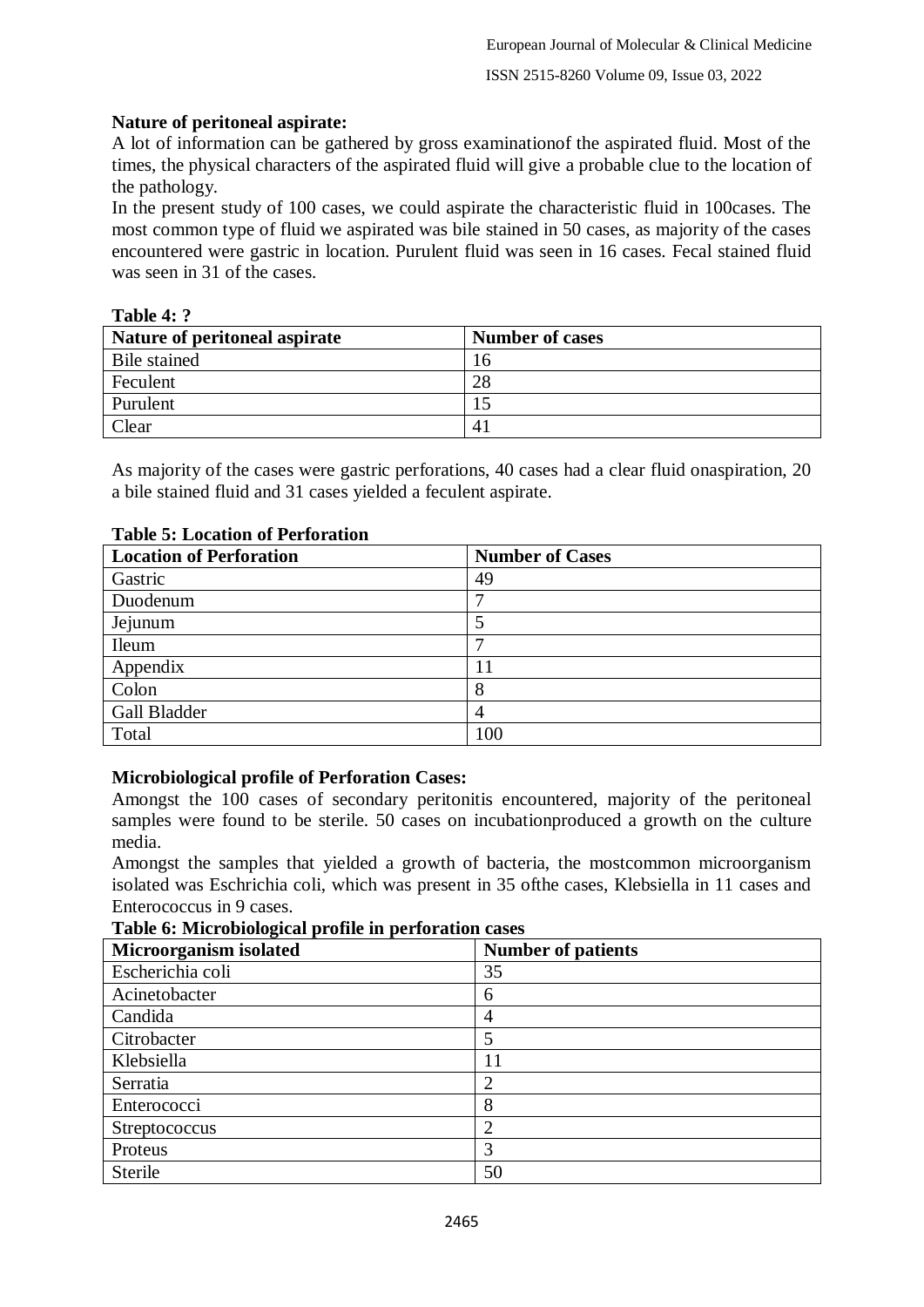# **Odor of aspirated fluid:**

50 out of 100 cases were found to have an odorless peritoneal aspirate.

### **Table 7: ?**

| Odor of peritoneal aspirate | <b>Number of cases</b> |
|-----------------------------|------------------------|
| <b>Odorless</b>             | 45                     |
| Feculent                    |                        |
| Purulent                    | 16                     |

# **Bacterial Spectrum in Gastric perforation cases:**

Majority of the peritoneal aspirates in cases of gastric perforation were sterile. 10 out of the 50 cases of gastric perforation showed a positive culture. The most common organism isolated was Acinetobacter, which occurred in 4 cases out of 50.

#### **Table 8: ?**

| <b>Type of microorganism</b> | <b>Number of cases</b> |
|------------------------------|------------------------|
| Acinetobacter                |                        |
| Candida                      |                        |
| E.coli                       |                        |
| Citrobacter                  |                        |

### **Bacterial Spectrum in Duodenal perforations:**

Escherichia coli was the most common bacteria isolated in cases of duodenalperforation.

| <b>Table 9: ?</b> |  |  |
|-------------------|--|--|
|-------------------|--|--|

| <b>Type of bacteria</b> | <b>Number of cases</b> |
|-------------------------|------------------------|
| Acinetobacter           |                        |
| Escherichia coli        |                        |

### **Bacterial Spectrum in Jejunal perforation cases:**

The most common organism identified was Escherichia coli, which accounted for3 out of the 4 cases.

### **Table 10: ?**

| <b>Type of microorganism</b> | <b>Number of cases</b> |
|------------------------------|------------------------|
| Escherichia coli             |                        |
| Klebsiella                   |                        |
| Enterococcus                 |                        |

# **Bacterial spectrum in ileal perforation cases:**

Peritoneal aspirates from cases diagnosed to have a perforation in the ileum showed a predominant growth of Escherichia coli. Out of the 21 cases of ileumperforation 19 cases showed an isolate of Escherichia coli.

| <b>Table 11:</b> |
|------------------|
|------------------|

| <b>Bacteria</b> isolated | <b>Number of cases</b> |
|--------------------------|------------------------|
| Escherichia coli         | . <del>. .</del>       |
| Klebsiella               |                        |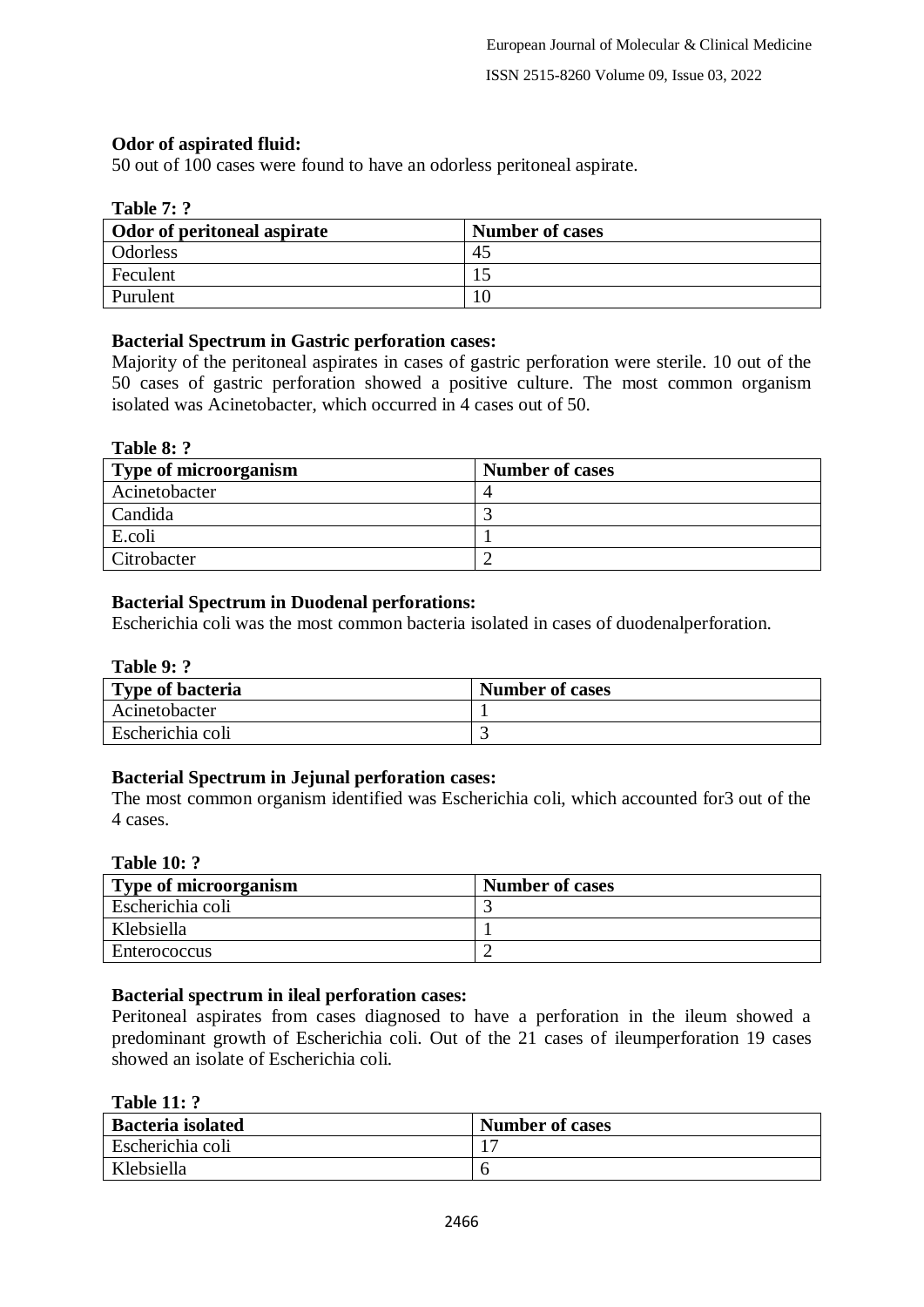ISSN 2515-8260 Volume 09, Issue 03, 2022

| aua                            | - |
|--------------------------------|---|
| ້                              |   |
| $\blacksquare$<br>$- - -$<br>ഄ | - |

### **Bacterial spectrum in cases of colon perforation:**

The most commonly isolated organism in cases of the perforated colon was Escherichia coli.

| <b>Table 12: ?</b> |
|--------------------|
|                    |

| <b>Type of bacteria</b> | <b>Number of cases</b> |
|-------------------------|------------------------|
| Escherichia coli        |                        |
| Klebsiella              |                        |
| Enterococcus            |                        |

### **Bacterial spectrum in Appendix perforation cases:**

Escherichia coli is the most commonly isolated organism in cases ofappendicular perforation.

| <b>Table 13: ?</b>       |                        |
|--------------------------|------------------------|
| <b>Bacteria</b> isolated | <b>Number of cases</b> |
| Escherichia coli         |                        |
| Klebsiella               |                        |
| Enterococcus             |                        |

### **Antibiotic sensitivity patterns for Escherichia coli:**

E.coli was isolated in 40 cases. Tigecycline was found to be sensitive in allcases. A rise has been seen in cases of multi drug resistant E.coli.

### **Table 14: Antibiotic sensitivity patterns for Escherichia coli.**

| <b>Antibiotic</b>       | <b>Sensitive (S)</b> |
|-------------------------|----------------------|
| Amikacin                | 28                   |
| Gentamicin              | 29                   |
| Cefotaxime              | 25                   |
| Ceftriaxone             | 30                   |
| Cefoperazone            | 25                   |
| Meropenem               | 32                   |
| Ciprofloxacin           | 20                   |
| Tetracycline            | 21                   |
| Tigecycline             | 35                   |
| Piperacillin-Tazobactam | 30                   |

# **Incidence of multidrug resistant bacteria:**

Multi drug resistant bacteria were defined as those bacteria, which were found to be resistance to more than 3 antibiotics.

24 isolates were found to have multidrug resistant bacteria.

| <b>Table 15: ?</b> |  |
|--------------------|--|
|--------------------|--|

| <b>Peritoneal aspirate</b>    | <b>Number of cases</b> |
|-------------------------------|------------------------|
| Sterile                       | -60                    |
| Multi drug resistant bacteria |                        |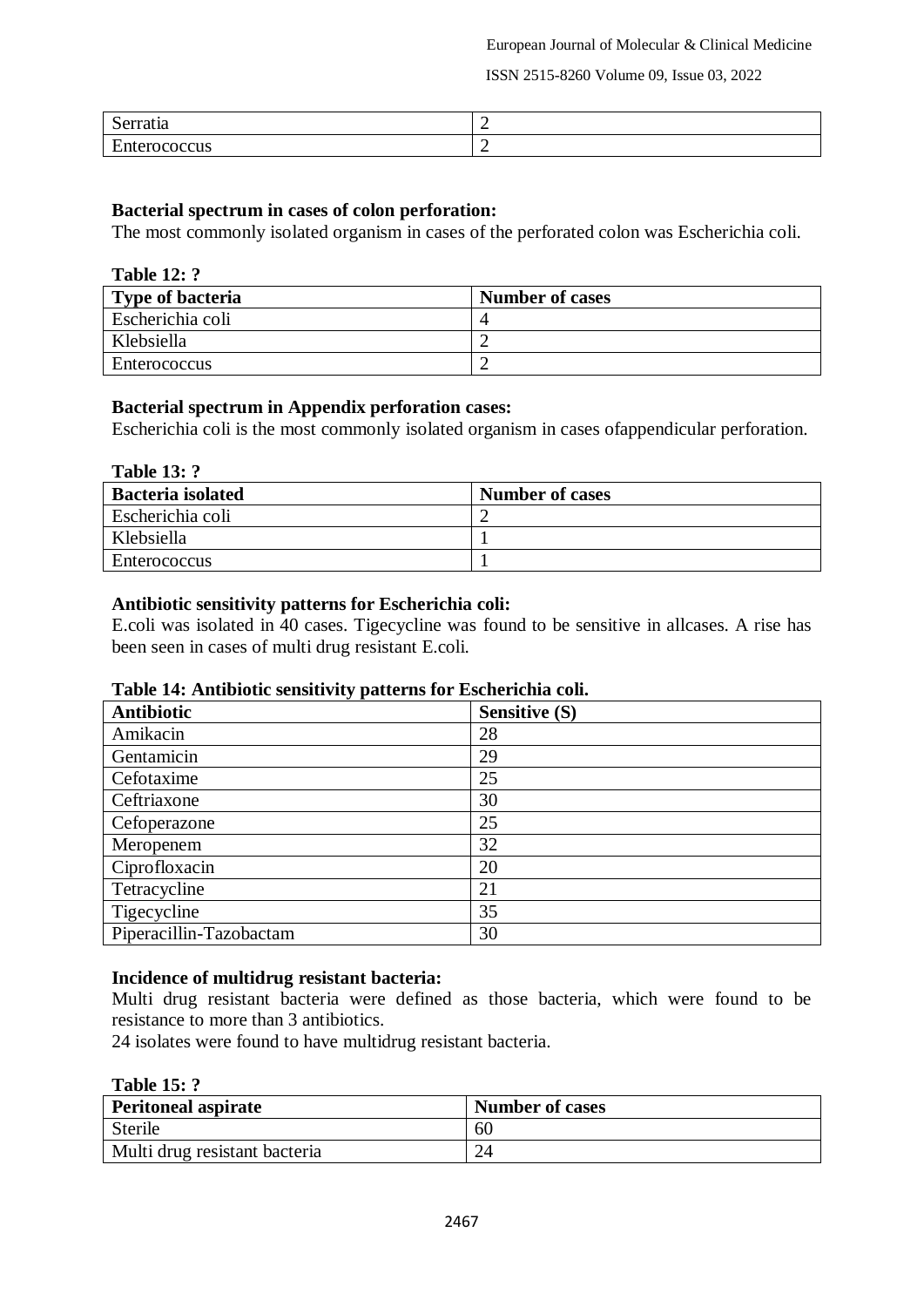In our study of 100 cases of hollow viscous perforation, majority of the cases had a nontraumatic perforation. The most common perforation encountered was a gastric perforation, which accounted for 54% of the perforationsand 20% of the cases had a perforation in the ileum.

The peritoneal aspirate was analyzed for microorganisms. 60 cases yielded a sterile aspirate. The most common organism isolated was Escherichia coli. 40 of the cases on culture resulted in a growth of Escherichia coli, allowing us to conclude that it is the most common organism involved in hollow viscous perforation cases. 4 cases resulted in isolation of Candida species implying that arise is seen in cases of gastric perforation in regards to fungal growth.

In 75% of the cases of gastric perforation the aspirate was found tobe sterile. The most common organism isolated in cases of Gastric perforation was Acinetobacter.

Escherichia coli was the most common organism isolated from theperitoneal fluid aspirates, which was in 51% of jejunum perforation cases, 89% cases of Ileum perforation, 54% cases of Colon perforation and 43% cases of Appendix perforation. The total antibiotic sensitivity pattern was 81 percent for Amikacin, 80 percent for Gentamicin, 61 percent for Cefotaxim,

68 percent for Ceftriaxone, 69 percent for Cefoperazone, 74 percent for Piperacillintazobactam, 84 percent for Meropenem, and 92 percent for Tigecycline. The total antibiotic sensitivity pattern was 81 percent for Amikacin, 80 percent for Gentamicin, 61 percent for Cefotaxim, 68 percent for Ceftriaxone, 69 percent for Cefoperazone, 74 percent for Piperacillin-tazobactam, 84 percent for Meropenem, and 92 percent for Tigecycline.



**Figure 1: Growth Of Escherichia Coli On Mac Conkey Agar**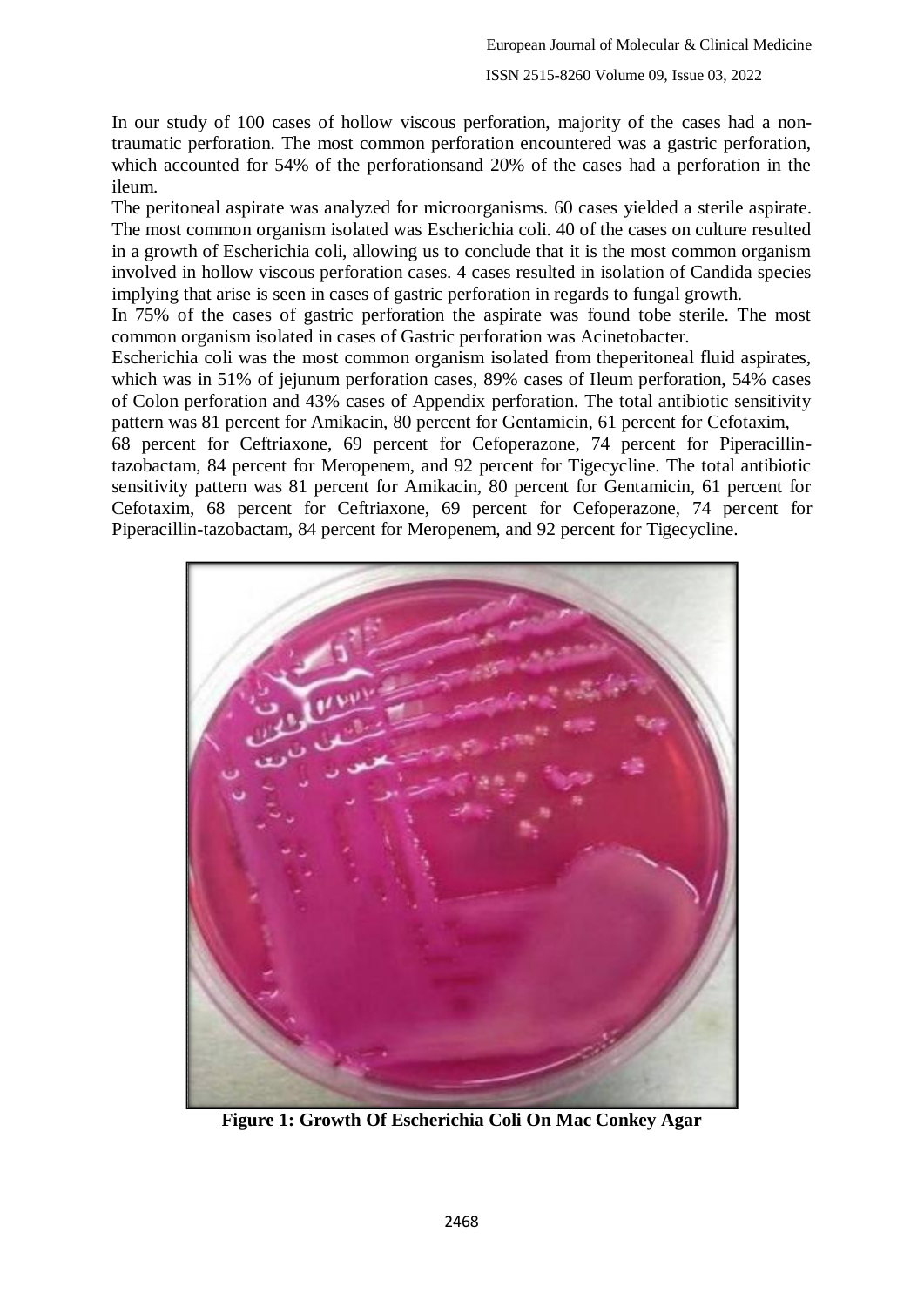

**Figure 2: Growth OfKlebsiella On Mac Conkey And Chocolate Agar**



**Figure 3: Growth Of Pseudomonas Species**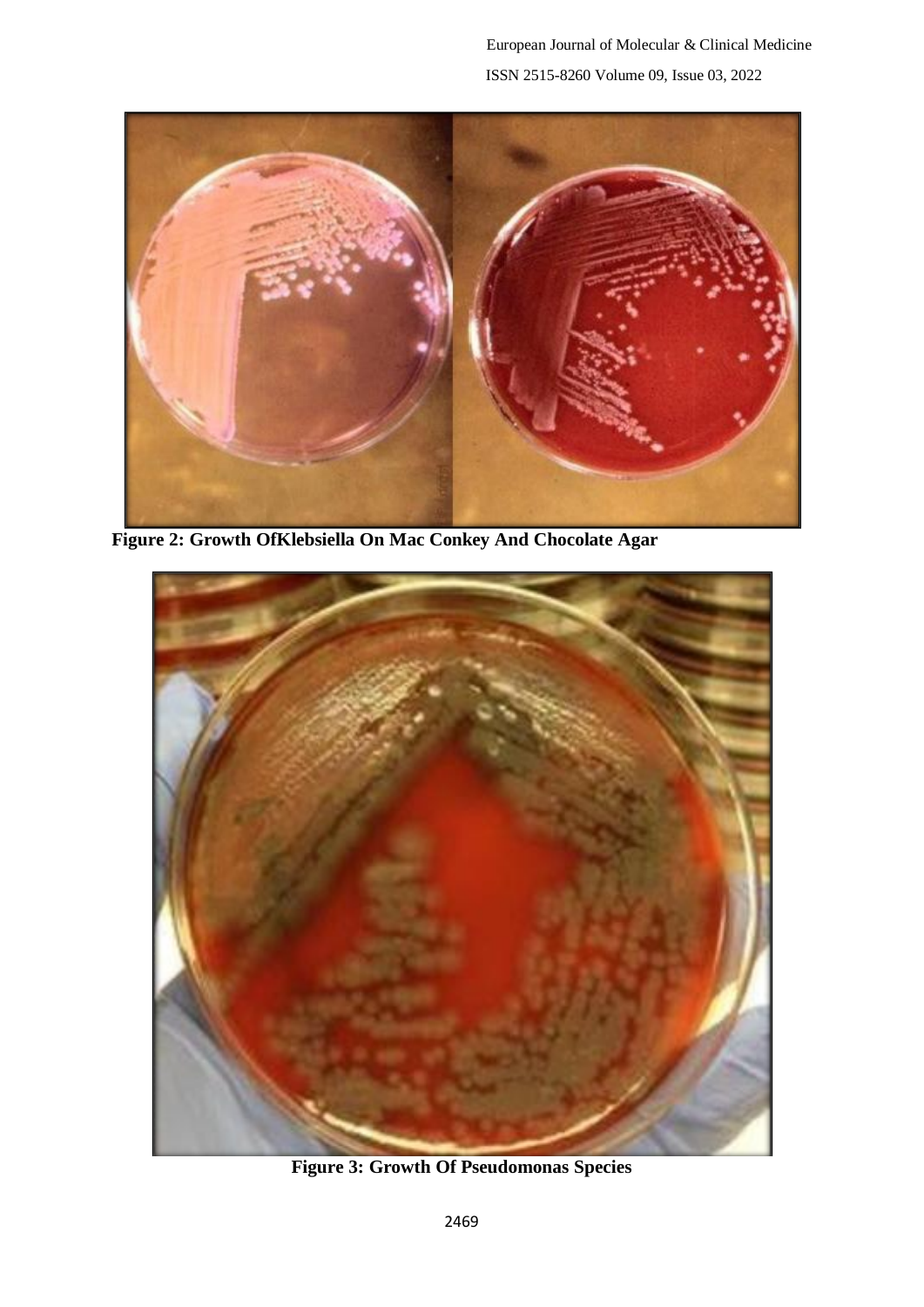

**Figure 4: Growth Of Proteus Species**



**Figure 5: Growth Of Candida In Sabourauds Agar**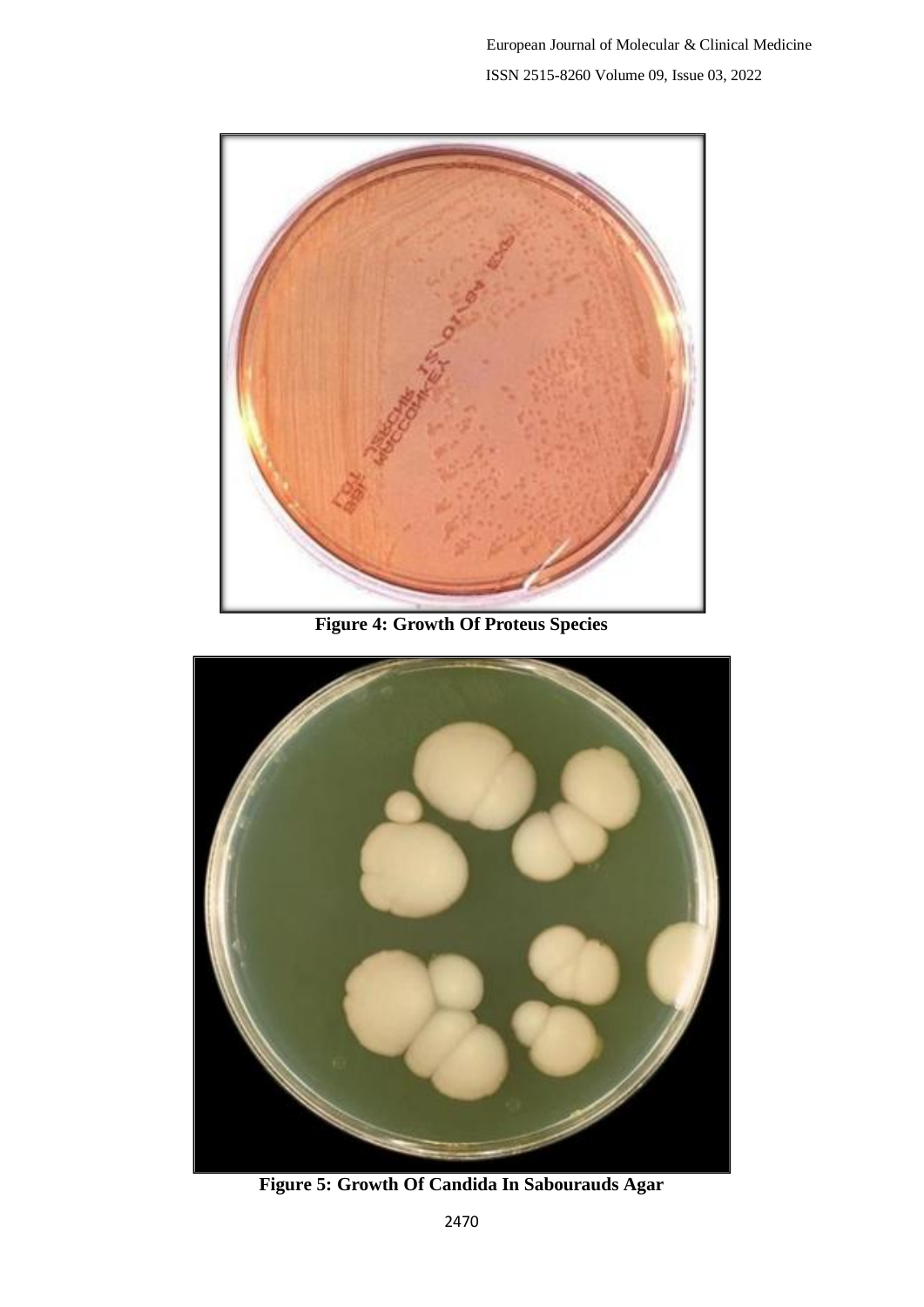

**Figure 6: Candida Under The Microscope**

# **DISCUSSION**

Our sample study, which included 100 patients, was analyzed for bacterial culture and sensitivity based on the peritoneal fluid aspirated. A male to female ratio was found to be 8:1. The most common locationof the perforation was in the stomach, which accounted for 55% of the perforations. The perforation was located in the ileum in 22% of the cases.

The most common bacteria isolated from the peritoneal aspirates were Escherichia coli. It was found to be present in 38% of the cases, as53% of the cases yielded no growth. But among the cases that showed a bacterialgrowth Escherichia coli accounted for 86.7% of the cases. According to a study done in a tertiary hospital in New Caledonia, Escherichia coli accounted for 81% of the cases, showing that our data is following it.<sup>[4]</sup>

The second most common organism isolated was Klebsiella, which accounted for 12% of the cases. Candida was isolated in 5 of the cases which had a gastric perforation. Candida species are major constituents of the normal commensal flora of the gastrointestinal tract in humans. They causeinfections mostly in immunocompromised and severely ill patients, patients on steroid therapy and chemotherapy, diabetics, and HIV/AIDS patients, and veryrarely in healthy persons who indulge in habitual use of strong antacids.<sup>[5,6]</sup>

According to a study conducted the incidence of multidrugresistant bacteria was found to be 35.4% in male patients and 22.1% in female patients. The incidence of E. coli and P. vulgaris MDR isolates were higher in comparison to MDR isolates of Klebsiella spp., P. aeruginosa,P. mirabilis, Enterobacter spp., S. aureus, and E. faecalis.<sup>[7]</sup>

In our study multi drug resistant bacteria were seen in 24.9% of the cases similar to the study quoted above. Out of the 28 cases of MDR bacteria Escherichia coli accounted for 47% of the cases.

The results of this study ascertain the organisms commonly isolated from the peritoneal fluid as regards to solitary or multiple, type i.e gram negative or gram positive and its individual sensitivity and resistance patterns to broad spectrum antibiotics. It demonstrates the common gram negative organismsisolated and the current problem of antibiotic resistance in thesepatients. We would like to stress upon the fact that resistance to certain drugs like